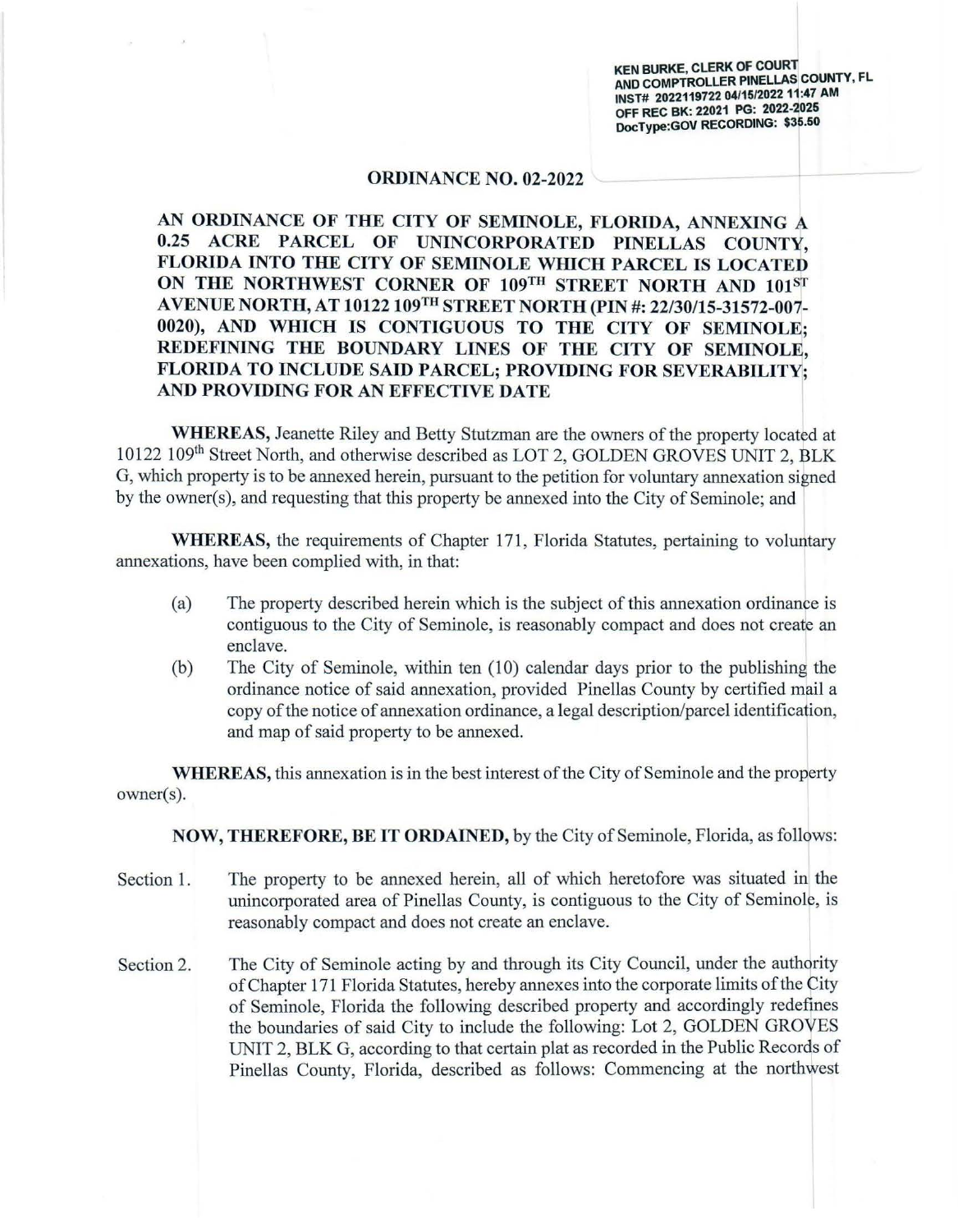corner of Lot 2, Golden Groves Unit 2, Blk G subdivision, as described in Plat Book 41, Page 3 as the point of beginning (POB); Thence east from the northwest corner of Lot 2 along the northerly lot line of Lot 2 a distance of approximately 100 ft. to the northeast comer of Lot 2 to a point; thence south from the northeast corner of Lot 2 along the easterly lot line of Lot 2 a distance of approximately 110 ft. to the southeast corner of Lot 2 to a point; Thence west along the southerly lot line of Lot 2 a distance of approximately 100 ft. to the southwest corner of Lot 2 to a point; Thence north from the southwest corner of Lot 2 along the westerly boundary of Lot 2 a distance of approximately 110 ft. to the northwest comer of Lot 2 to the POB (0.25 acres MOL)

- Section 3. The legal description of the City of Seminole contained in the City Charter and all official City maps and other official documents shall be amended accordingly.
- Section 4. The provisions of this ordinance are found and determined to be consistent with the City of Seminole Comprehensive Plan. The City Council hereby accepts the dedication of all easements, rights-of-way and other dedications to the public which have heretofore been made by plat, deed or user within the annexed properties.
- Section 5. The land herein annexed is designated as Residential Low (RL) on the Pinellas County Future Land Use Map and shall be designated on the City's Comprehensive Plan Future Land Use Map as Residential Low (RL), and the City's Future Land Use Map boundaries shall be redefined to include the property annexed herein.
- Section 6. The land herein annexed is designated as Single Family Residential District (R-3) on the County Zoning Map and shall be designated on the City's Official Zoning Map as Residential Low (RL), and the City's Official Zoning Map boundaries shall be redefined to include the property annexed herein.
- Section 7. It is the intention of the City Council that each provision hereto be considered severable, and, if any section, subsection, sentence, clause, or provision of this Ordinance is held invalid, the remainder of the Ordinance shall not be affected.
- Section 8. This Ordinance shall be published for two consecutive weeks in the newspaper in accordance with the provisions of the Florida Statutes, Section 171.044 - Voluntary Annexation.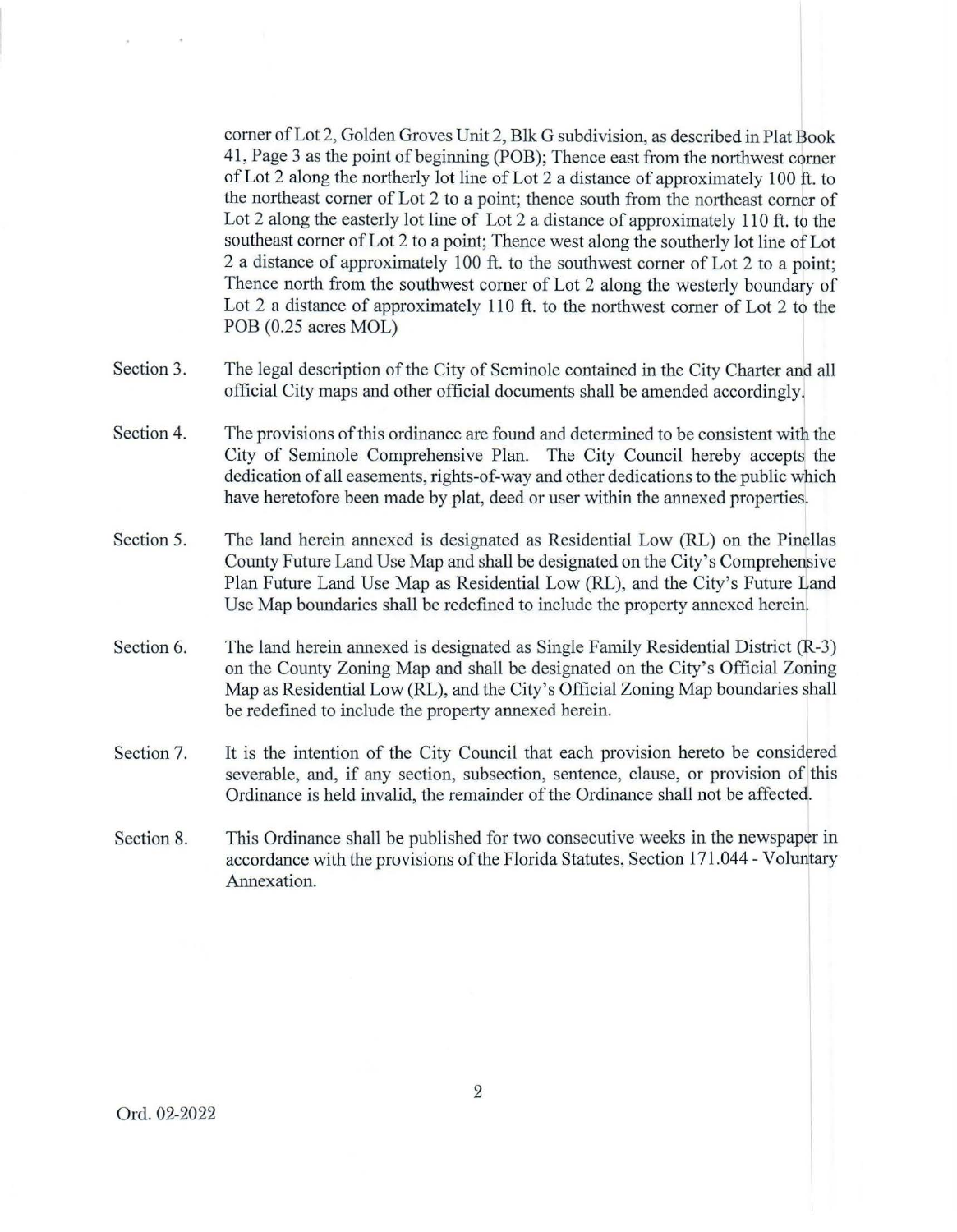Section 9. This ordinance shall take effect immediately upon passage. The City Clerk shall file certified copies of this Ordinance together with the map attached hereto, with the Clerk of the Circuit Court and the County Administrator of Pinellas County, Florida, within 7 days after adoption and shall file a certified copy with the Florida Department of State within 30 days after adoption.

APPROVED ON FIRST READING: February 15, 2022 PUBLISHED: March 9, 2022 and March 16, 2022 PASSED AND ADOPTED ON SECOND AND FINAL READING: March 22, 2022

**LESLIE WATE** 

I, Ann Marie Mancuso, City Clerk of the City of Seminole, Florida, County of Pinellas, State of Florida, a municipal corporation do hereby certify the foregoing and hereto attached is a true and correct copy of Ordinance No. 02-2022 which is on file in the City Clerk's Office:

IN WITNESS WHEREOF, I hereunto set my hand and affixed the seal of the City of Seminole, Pinellas County, Florida, this 2Z day of *March*, 2022.

Ann Marie Marie Marcuso